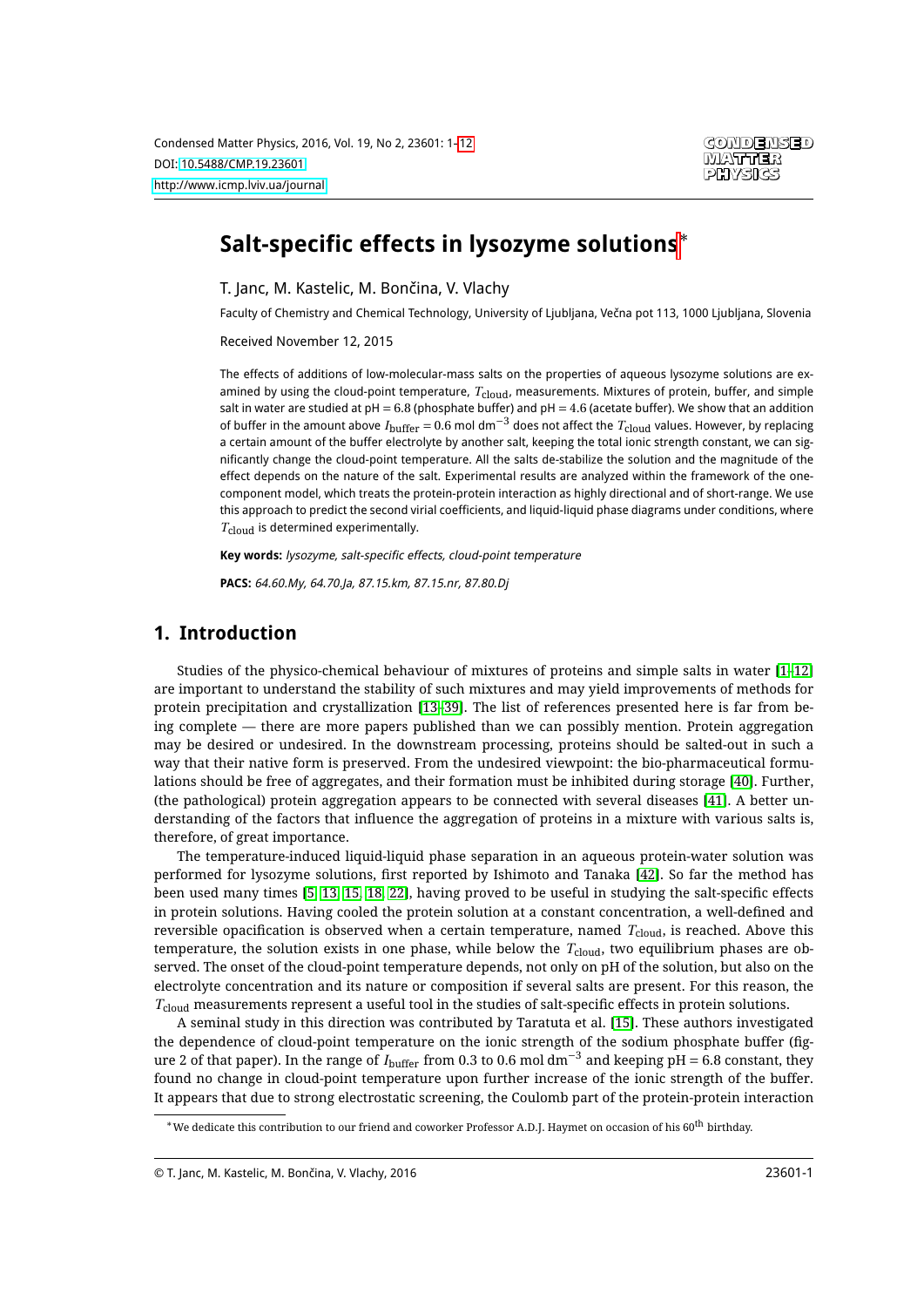does not change upon further increase of the buffer concentration. In continuation of this interesting work, Taratuta and coworkers added low-molecular-mass salts to the buffer, at the same time decreasing the buffer content to keep the total ionic strength equal to 0.6 mol  $\rm dm^{-3}.$  In other words, they varied the composition of the low-molecular-mass electrolyte, keeping its total ionic strength constant. In the present experimental study we follow this approach to examine the effects of the added low-molecularmass salts on the stability of protein solutions.

Recently [\[38\]](#page-10-4) we proposed a new approach to analyze the cloud-point temperature measurements. We modelled protein molecules as hard spheres, with a number of square-well attractive sites located on the surface. To obtain measurable quantities we applied the thermodynamic perturbation theory developed by Wertheim [\[43,](#page-10-5) [44\]](#page-10-6). The approach was used to analyze experimental data for *T*cloud in lysozyme solutions. The calculations provided good fits to the cloud-point curves of lysozyme in buffer-salt mixtures as a function of the type and concentration of salt. In a spirit of the chemical engineering theories, the approach was capable of predicting full coexistence curves, osmotic compressibilities and second virial coefficients within the domain of concentrations where *T*cloud were measured.

The work presented here is a continuation of our previous study [\[38\]](#page-10-4) with one major difference that we analyze our own  $T_{cloud}$  measurements performed recently. The review of literature revealed that experimental studies of salt-specific effects are rarely systematic: sometimes salts are added to protein solution in addition to buffer, sometimes alone, forming the protein-salt mixture. Further, for the chosen experimental method, the data collected in different laboratories may scatter much more than it is suggested by the precision of a single measurement. One reason for this lies in the details of protein solution preparation, which appears to be more important than it is actually recognized by most of the researchers. The protein solutions are prone to "age" and one can obtain different results with the freshly prepared or a few weeks old samples. Such differences can be seen even within a single paper [\[15\]](#page-9-5).

Taking all these into account, and to avoid possible experimental inconsistencies, we decided to perform our own *T*cloud measurements on the well characterized solutions. The data were taken on lysozyme samples purchased from a single producer (Merck, Germany). We took all the necessary precautions in preparing the solutions, for details see the experimental part of the manuscript, to ensure a consistency of the results and a fair comparison with theory. The measurements were analyzed using the one-component model published recently [\[38\]](#page-10-4). Based on this analysis and on our new  $T_{cloud}$  measurements, we predicted other thermodynamic quantities, including the full binodal curves and osmotic second virial coefficients for lysozyme in phosphate and acetate buffers in presence of low-molecular-mass salts.

### **2. Experimental details**

#### **2.1. Materials and solution preparations**

Hen egg white lysozyme ( $M_2 = 14.388$  g mol $^{-1}$ ) was purchased from Merck Milipore, product number 105281, lot K46535581 514. The alkali metal salts (> 99%, KCl, NaCl, KBr, NaBr, NaI, NaNO<sub>3</sub>, NaH<sub>2</sub>PO<sub>4</sub>·2H<sub>2</sub>O, and Na<sub>2</sub>HPO<sub>4</sub>) were obtained from Merck Milipore as well, while CH<sub>3</sub>CH<sub>2</sub>COONa and NaSCN were obtained from Sigma Aldrich. The first step was preparation of the lysozyme-buffer and salt-buffer stock solutions. Dialyzing buffer was NaH<sub>2</sub>PO<sub>4</sub>/Na<sub>2</sub>HPO<sub>4</sub> with ionic strength of 0.1 mol dm<sup>-3</sup> and pH = 6.8. Lysozyme was dissolved in buffer and dialyzed against it for 24 h, using the Spectra/Por Membrane<sup>( $\&$ </sup> dialysis membrane with the  $M_w$  cutoff of 3500 Da. During this time, the buffer was changed three times. Concentrations of protein and salts in stock solution were two times higher than in the solution used in *T*<sub>cloud</sub> measurements. As often for mixed electrolytes, the salt and buffer amounts are given in ionic strength,  $I = \frac{1}{2} \sum_i c_i z_i^2$ , where sum goes over all ionic species of salt, *i* of concentration  $c_i$  and electrovalence  $z_i$ . For +1:−1 salt *I* is equal to its concentration, *c* in mol dm<sup>-3</sup>.

The low-molecular-mass salts were in presence of  $P_2O_5$  dried for two hours at  $T = 130°C$ . Stock saltbuffer solutions were prepared in such a way that solid components were weighted and then filled with distilled water in a filling flask up to the mark. Mixtures of salts and protein were prepared just before the measurements. The lysozyme concentration was determined by measuring the absorbance at  $\lambda = 280$  nm and 25◦C using a Cary 100 Bio (Varian) spectrophotometer, which uses the Peltier block for temperature regulation. The same instrument was used for the *T*<sub>cloud</sub> determination. The extinction coefficient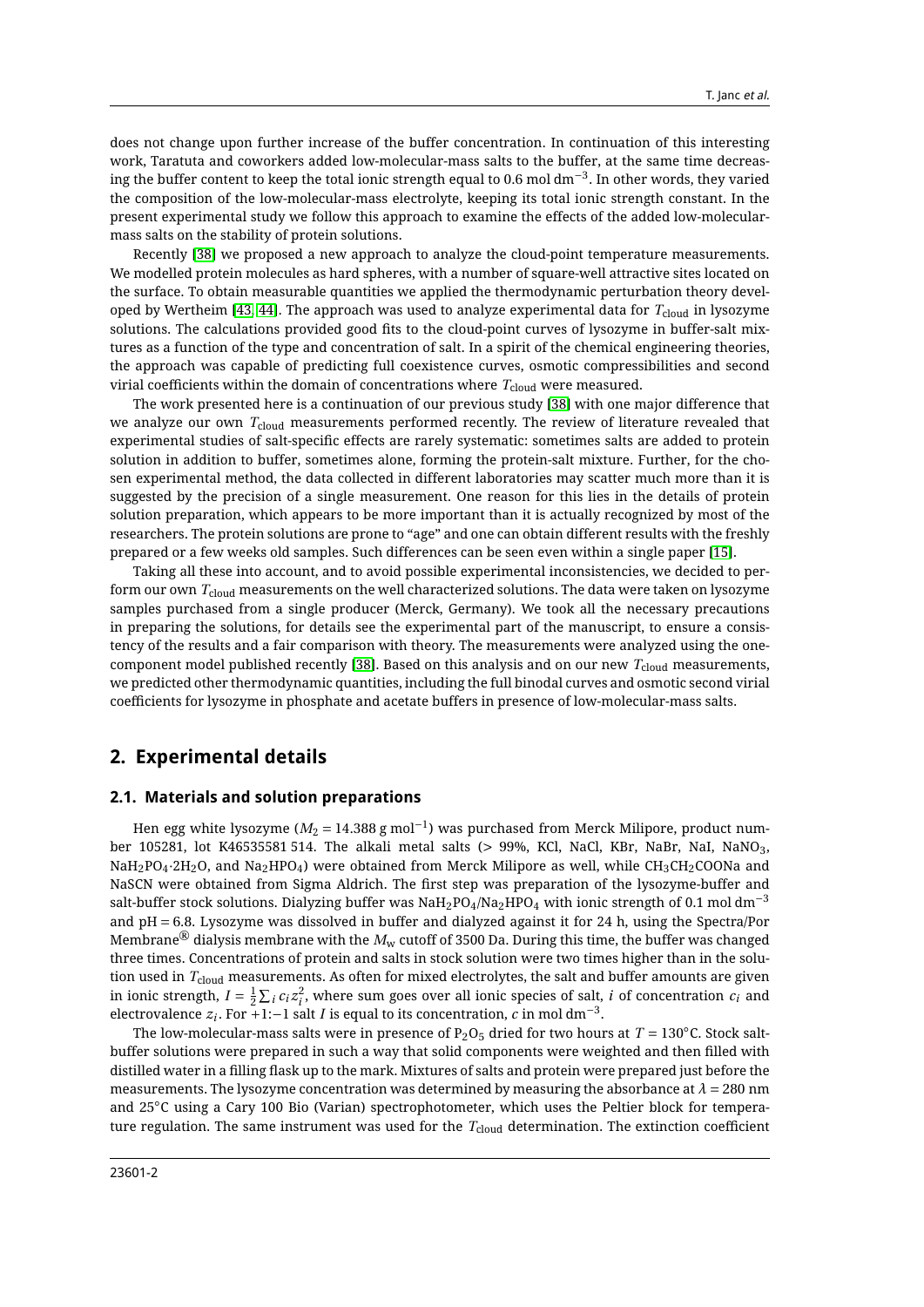of lysozyme was 2.635  $\rm{dm^3g^{-1}cm^{-1}}$  at 25°C. pH was measured using the Iskra pH meter model MA5740 (Ljubljana, Slovenia), using combined glass micro-electrode of type InLab 423 from Mettler Toledo (Schwerzenbach, Switzerland). pH of solutions were determined at the beginning and at the end of the experiment. The deviations from the desired pH values were always within  $\pm 0.1$ .

#### **2.2. Cloud-point temperature measurements**

 $T_{\text{cloud}}$  is defined as the temperature where upon cooling the first opacification is noticed in solution under study. The cloudiness was in our case detected by an increase in the solution absorbance at wavelength  $\lambda$  = 340 nm. As noticed before, the measured cloud-point temperatures may depend on the cooling rate [\[22\]](#page-9-7). In an initial investigation of the system, we measured T<sub>cloud</sub> at three different cooling rates: 0.1, 0.5, and 1.0◦C min−<sup>1</sup> and extrapolated these results to cooling rate equal to zero. In the *T*cloud measurements reported here, we used the cooling rate equal to 0.1◦C min−<sup>1</sup> , which yields the results very close (within ±0.1◦C) to the extrapolated value. Reversibility of the process was verified by warming up the sample above the  $T_{cloud}$  and by cooling it again to repeat the measurement. Like some other authors before us, we measured both the *T*<sub>cloud</sub> and *T*<sub>clear</sub>; the latter is the temperature where the solution becomes clear again. The differences between these two temperatures were in the range from 1.0 to  $4.0 °C$ , de-pending on the salt type and concentration. While other researchers [\[22\]](#page-9-7) take the average of  $T_{\text{cloud}}$  and *T*clear as a final value, we report the actual *T*cloud values in our results. In view of the observed differences between *T*cloud and *T*clear values, the absolute error in temperature of cloud-point determination is estimated to be between  $\pm 1.0$  and  $\pm 2.0^{\circ}$ C.

### **3. Theoretical part**

The theoretical model used in this study [\[38\]](#page-10-4) is based on the observation that the range and directionality of the attractive interactions between protein molecules determine their phase behaviour [\[20,](#page-9-8) [24,](#page-9-9) [45](#page-10-7)[–47\]](#page-10-8). Previous studies suggested the appearance of a liquid-liquid coexistence region, which turns out to be meta-stable with respect to the solidification [\[19,](#page-9-10) [24,](#page-9-9) [48,](#page-10-9) [49\]](#page-10-10). This is in contrast with the behavior of the systems composed of van der Waals type of particles, where the range of interaction between molecules is comparable with their size. Theoretical methods suitable to the study of systems of molecules interacting with strong directional forces have been proposed by Wertheim [\[43,](#page-10-5) [44\]](#page-10-6) and further developed by many other authors [\[50,](#page-10-11) [51\]](#page-10-12). The one-component model of protein solution, which in some aspects resembles simple water models [\[52,](#page-10-13) [53\]](#page-10-14), has recently been used to analyze the experimental data for phase diagrams of lysozyme and *γ*-crystallin solutions [\[38\]](#page-10-4). For convenience of a reader, the descriptions of the model and theory are briefly repeated below.

We model the solution as a system of *N* protein molecules with number density  $\rho = N/V$  at temperature *T* and volume *V* . Protein molecule is pictured as a sphere of diameter *σ* with the attractive squarewell sites through which it interacts with other protein molecules. The solution is treated as a quasi one-component system, where the solvent (water, buffer, and low-molecular-mass salt) merely modifies the interaction between solutes. We assume the protein-protein pair potential to be composed of: (i) the hard-sphere part  $u_R(r)$  and (ii) attractive contributions,  $u_{AB}$ , caused by the (short-range) square-well sites localized on the surface of the protein [\[43\]](#page-10-5)

$$
u(\mathbf{r}) = u_{\text{R}}(r) + \sum_{\text{A} \in \Gamma} \sum_{\text{B} \in \Gamma} u_{\text{AB}}(\mathbf{x}_{\text{AB}}).
$$
 (3.1)

In this expression,  $\mathbf{r}$  ( $r = |\mathbf{r}|$ ) is the vector between the centers of molecules,  $\mathbf{x}_{AB}$  is the vector connecting sites A and B on two different protein molecules and Γ denotes the set of sites, see figure [1.](#page-3-0) We examine the case where *M* equal sites are distributed over the surface of the spherical protein; in other words, the displacement length *d* is 0.5*σ*. The pairwise additive potential is then written as follows:

$$
u_{R}(r) = \begin{cases} \infty, & \text{for } r < \sigma, \\ 0, & \text{for } r \ge \sigma, \end{cases}
$$
 (3.2)

$$
u_{AB}(\mathbf{x}_{AB}) = \begin{cases} -\varepsilon_{W}, & \text{for } |\mathbf{x}_{AB}| < a_{W}, \\ 0, & \text{for } |\mathbf{x}_{AB}| \ge a_{W}. \end{cases}
$$
(3.3)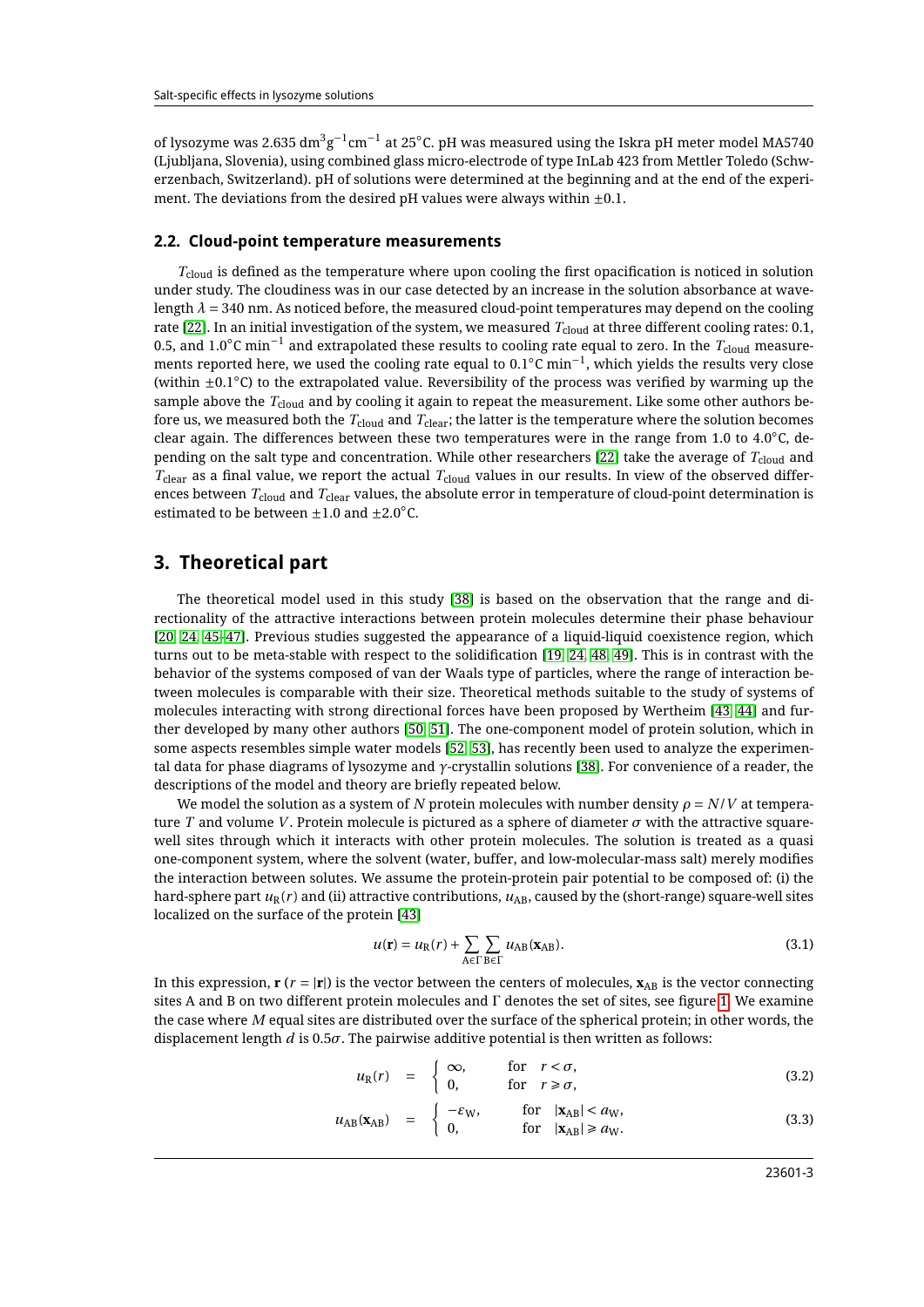<span id="page-3-0"></span>

**Figure 1.** (Color online) The pair potential consists of the hard-sphere and site-site contributions. Only one site — of the set of  $M$  sites — is shown on each sphere.

Here,  $\varepsilon_W$  (> 0) is the square-well potential depth and  $a_W$  is its range. The interaction between the sites is only effective for the site-site distance  $|\mathbf{x}_{AB}|$  being smaller than  $a_W$ . The multiple site bonding is prevented by applying the condition [\[43,](#page-10-5) [54\]](#page-10-15)

$$
0 < a_{\mathbf{W}} < \sigma - \sqrt{3}d. \tag{3.4}
$$

As usually in such studies, the additivity of the free energy terms is assumed

<span id="page-3-1"></span>
$$
A = Aid + Ahs + Aass,
$$
 (3.5)

where  $A^{\rm id}$  is the ideal part [\[55\]](#page-10-16),  $A^{\rm hs}$  is the hard-sphere part [\[56\]](#page-10-17), while  $A^{\rm ass}$  stands for the site-site association contribution [\[43,](#page-10-5) [44,](#page-10-6) [51\]](#page-10-12)

<span id="page-3-2"></span>
$$
\frac{\beta A^{\text{ass}}}{N} = M \Big( \ln X - \frac{X}{2} + \frac{1}{2} \Big),\tag{3.6}
$$

where  $\beta = (k_{\text{B}}T)^{-1}$  and  $k_{\text{B}}$  is Boltzmann's constant. The association parameter  $X$  defines the average fraction of the molecules not bonded to any site [\[51\]](#page-10-12)

<span id="page-3-3"></span>
$$
X = \frac{1}{1 + MX\rho\Delta_{AB}}.\tag{3.7}
$$

Further, the ∆AB term is related to the hard-sphere fluid through the radial distribution function *g* hs(*r* ) via the expression [\[54\]](#page-10-15)

<span id="page-3-5"></span>
$$
\Delta_{AB} = 4\pi g^{hs}(\sigma) \int_{\sigma}^{2d + a_W} \bar{f}_{ass}(r) r^2 dr.
$$
 (3.8)

The radial distribution function  $g^{\rm hs}(r)$  is calculated by the Ornstein-Zernike integral equation theory using the Percus-Yevick (PY) closure [\[55\]](#page-10-16), yielding

<span id="page-3-4"></span>
$$
g^{\rm hs}(\sigma) = \frac{2+\eta}{2(1-\eta)^2},
$$
\n(3.9)

where  $\eta=\pi\rho\sigma^3$ /6 is the packing fraction of hard spheres. Further,  $\bar f_\text{ass}(r)$ , is the angular average of the Mayer function, obtained analytically [\[54\]](#page-10-15)

$$
\bar{f}_{\text{ass}}(r) = \frac{\exp(\beta \varepsilon_{\text{W}}) - 1}{24d^2r} (a_{\text{W}} + 2d - r)^2 (2a_{\text{W}} - 2d + r). \tag{3.10}
$$

Once the Helmholtz free energy, equation [\(3.5\)](#page-3-1), is known, other thermodynamic quantities, among them the osmotic pressure Π and chemical potential of the protein species, *µ*, can be calculated. By using equations [\(3.6\)](#page-3-2), [\(3.7\)](#page-3-3) and [\(3.9\)](#page-3-4), we get expressions for osmotic pressure and then for the chemical potential

<span id="page-3-6"></span>
$$
\beta \Pi^{\rm ass} = -\frac{(M\rho)^2 \Delta_{\rm AB} X (2 - X)(1 + 2\eta)}{(1 + 2M\rho \Delta_{\rm AB} X)(1 - \eta)(2 + \eta)},
$$
\n(3.11)

$$
\mu = \frac{A}{N} + \frac{\Pi}{\rho}.\tag{3.12}
$$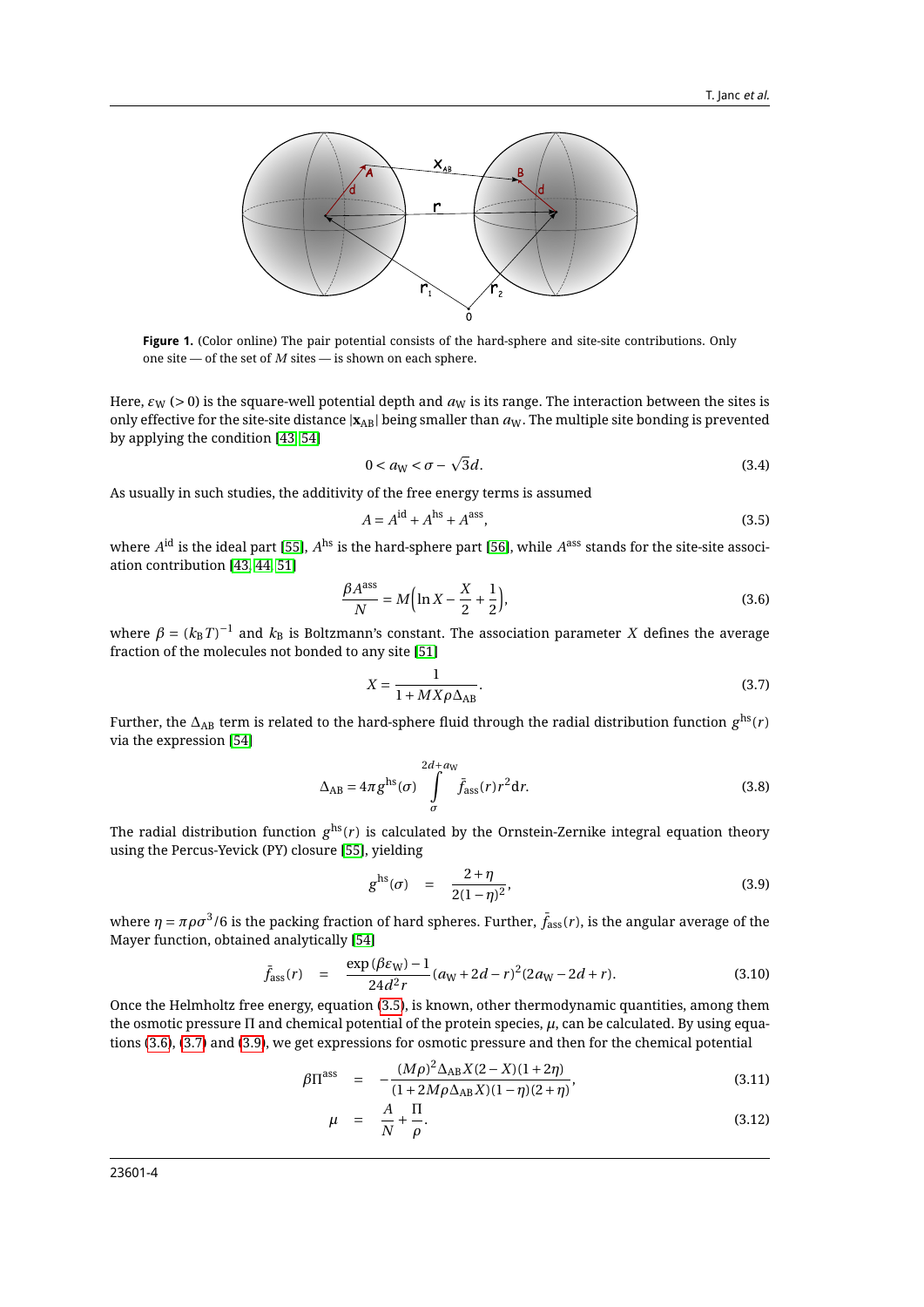Ideal and hard sphere contributions to the free energy and pressure can be found elsewhere [\[55\]](#page-10-16). At this step we can calculate the cloud point temperature, as well as the whole liquid-liquid coexistence curve, by applying the Maxwell construction. Another important theoretical and experimental quantity is the second virial coefficient,  $B_2$ , defined as:

$$
\frac{\Pi}{k_{\rm B}T} = \rho + B_2 \rho^2 + \dots \,. \tag{3.13}
$$

We calculated this quantity as suggested by Bianchi et al. [\[32\]](#page-10-18)

<span id="page-4-0"></span>
$$
B_2 = B_2^{(hs)} - 2\pi M^2 \int\limits_{\sigma}^{2d + a_W} \bar{f}_{\text{ass}}(r) r^2 \, \mathrm{d}r. \tag{3.14}
$$

Here,  $B_2^{(\rm hs)}=2\pi\sigma^3/3$  is the second virial coefficient of hard spheres. Note that the integral in equations [\(3.8\)](#page-3-5) and [\(3.14\)](#page-4-0) can be calculated analytically. Model parameters used in calculations are given in table [1.](#page-4-1)

<span id="page-4-1"></span>

| $\sigma$ [nm]                | 3.430 |
|------------------------------|-------|
| $d$ [nm]                     | 1.715 |
| $a_W$ [nm]                   | 0.180 |
| $M_2$ [g mol <sup>-1</sup> ] | 14388 |
| M                            | 10    |

## **4. Results and discussion**

#### **4.1. Cloud-point temperatures for lysozyme-buffer-salt mixtures**

<span id="page-4-2"></span>Taratuta et al. [\[15\]](#page-9-5) noticed that after a sufficient amount of buffer is added, T<sub>cloud</sub> becomes insensitive to a further increase of ionic strength. This observation suggests that at certain ionic strength, the Coulomb interaction between proteins becomes sufficiently screened. We confirmed this finding for lysozyme in mixture with phosphate buffer ( $pH = 6.8$ ) and NaBr (see figure [2\)](#page-4-2). In this graph we present



**Figure 2.** (Color online) Experimental results for the cloud-point temperatures,  $T_{\text{cloud}}$ , in the proteinphosphate buffer mixtures as a function of the concentration of the added NaBr (I<sub>salt</sub>). Experimental conditions: total ionic strength is  $I_{\text{total}} = 0.7$  ( $\blacktriangledown$ ), 0.8 (■), and 0.9 ( $\blacktriangledown$ ) mol dm<sup>-3</sup>, pH = 6.8 and protein conditions: total ionic strength is  $I_{\text{total}} = 0.7$  ( $\blacktriangledown$ ), 0.8 (■), and 0.9 ( $\blacktriangledown$ ) mol dm<sup>-3</sup> concentration  $\gamma$  = 90 g dm<sup>-3</sup>.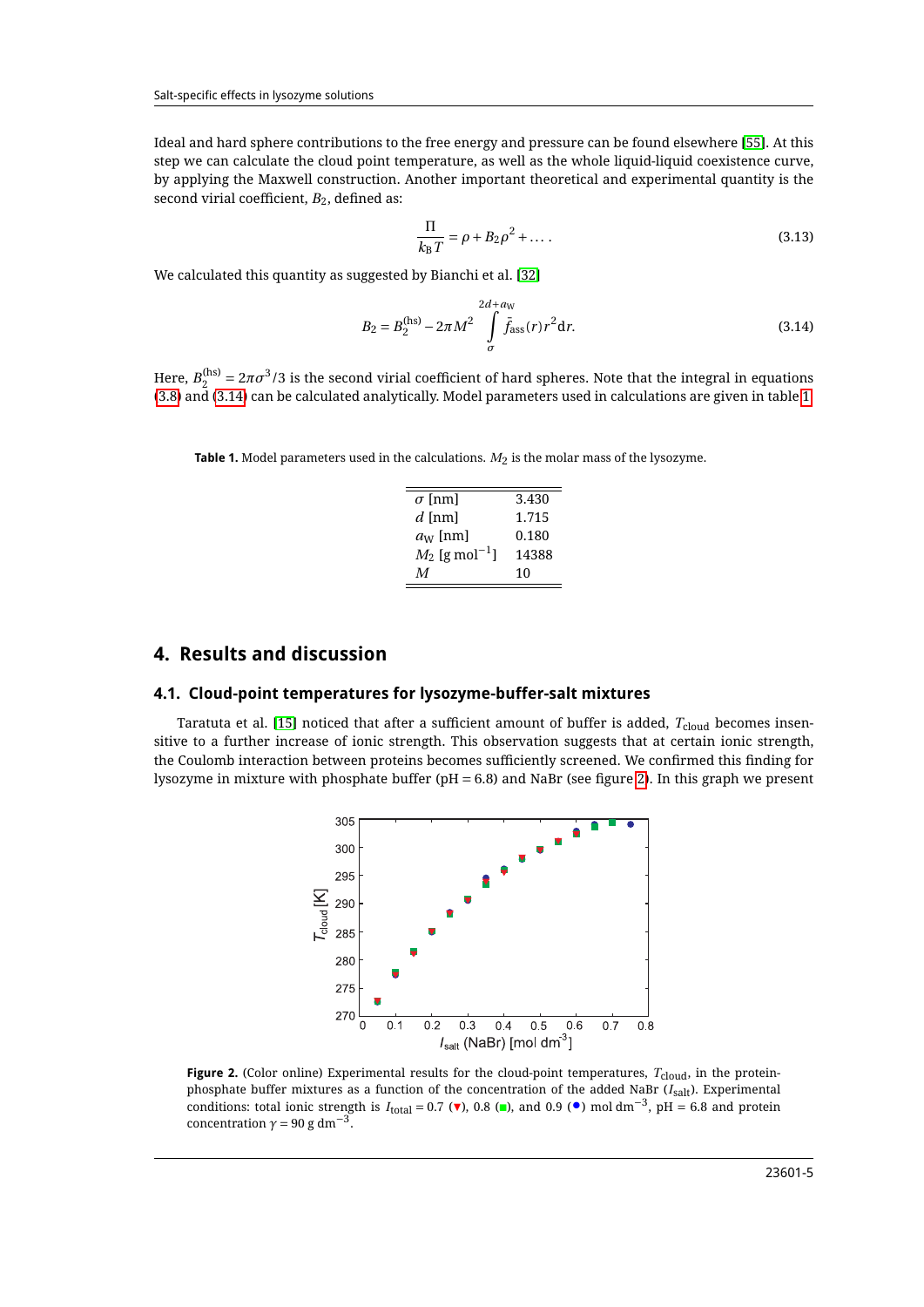<span id="page-5-0"></span>

**Figure 3.** (Color online) Experimental results (symbols) for the cloud-point temperatures,  $T_{\text{cloud}}$ , in the protein-phosphate buffer mixtures as a function of the square root of simple salt content,  $\sqrt{I_{\rm salt}}$ . Experi-.<br>mental conditions: *I* = 0.6 mol dm<sup>−3</sup>, pH = 6.8 and protein concentration *γ* = 90 g dm<sup>−3</sup>. Legend: NaSCN ( $\bullet$ ), NaI ( $\bullet$ ), NaNO<sub>3</sub> ( $\bullet$ ), NaBr ( $\bullet$ ), and NaCl ( $\blacktriangle$ ). Theoretical predictions (lines) according to equation [\(4.1\)](#page-6-0) and table [2.](#page-6-1)

*T*<sub>cloud</sub> taken as a function of the ionic strength of the added sodium bromide ( $I_{\text{salt}} \equiv c_{\text{salt}}$ ) at a constant total ionic strength  $I_{total} = I_{salt} + I_{buffer}$ , with  $I_{total}$  equal to 0.7, 0.8, and 0.9 mol dm<sup>-3</sup>, respectively. Symbols representing the measurements at different *I*<sub>total</sub> fall — within the experimental error — on the same curve. These results indicate that for a given value of  $I_{\text{salt}} \neq 0$ ,  $T_{\text{cloud}}$  is insensitive to the  $I_{\text{total}}$  variations above 0.6 mol dm−<sup>3</sup> . Due to the experimental limitations of our apparatus, no *T*cloud values could be determined below −6 ◦C.

In figure [3,](#page-5-0) the experimental results for  $T_{\rm cloud}$  at pH = 6.8, lysozyme concentration  $\gamma = 90$  g dm $^{-3}$ , and total ionic strength (*I*buffer <sup>+</sup> *I*salt) equal to 0.6 mol dm−<sup>3</sup> are shown. Analogous results for acetate buffer are shown in figure [4.](#page-5-1) The experiments suggest a square root functional dependence between the  $T_{\text{cloud}}$  and ionic strength of the added electrolyte. Notice that the  $T_{\text{cloud}}$  at  $I_{\text{salt}} = 0$  should be the same for all the salts. The extrapolated value of  $T_{\text{cloud}}$  to  $I_{\text{salt}} = 0$ , as we have already mentioned, this point is experimentally not accessible, is  $-12 \pm 2^{\circ}$ C. The salt-specific effects in  $T_{\text{cloud}}$  measurements have been observed in several previous experimental papers [\[5,](#page-9-4) [15\]](#page-9-5). An increase of the cloud-point temperature can

<span id="page-5-1"></span>

**Figure 4.** (Color online) Experimental results (symbols) for the cloud-point temperatures, *T*cloud, for various salts added to the protein-acetate buffer mixture as a function of the square root of simple salt content,  $\sqrt{I_{\rm salt}}$ . Legend as for figure [3,](#page-5-0) but instead of NaBr there is KBr in this figure. Theoretical predictions according to equation [\(4.1\)](#page-6-0) and table [3](#page-6-2) with the *M* = 10 (lines). Experimental conditions as for the previous figure except for pH, which is equal to 4.6.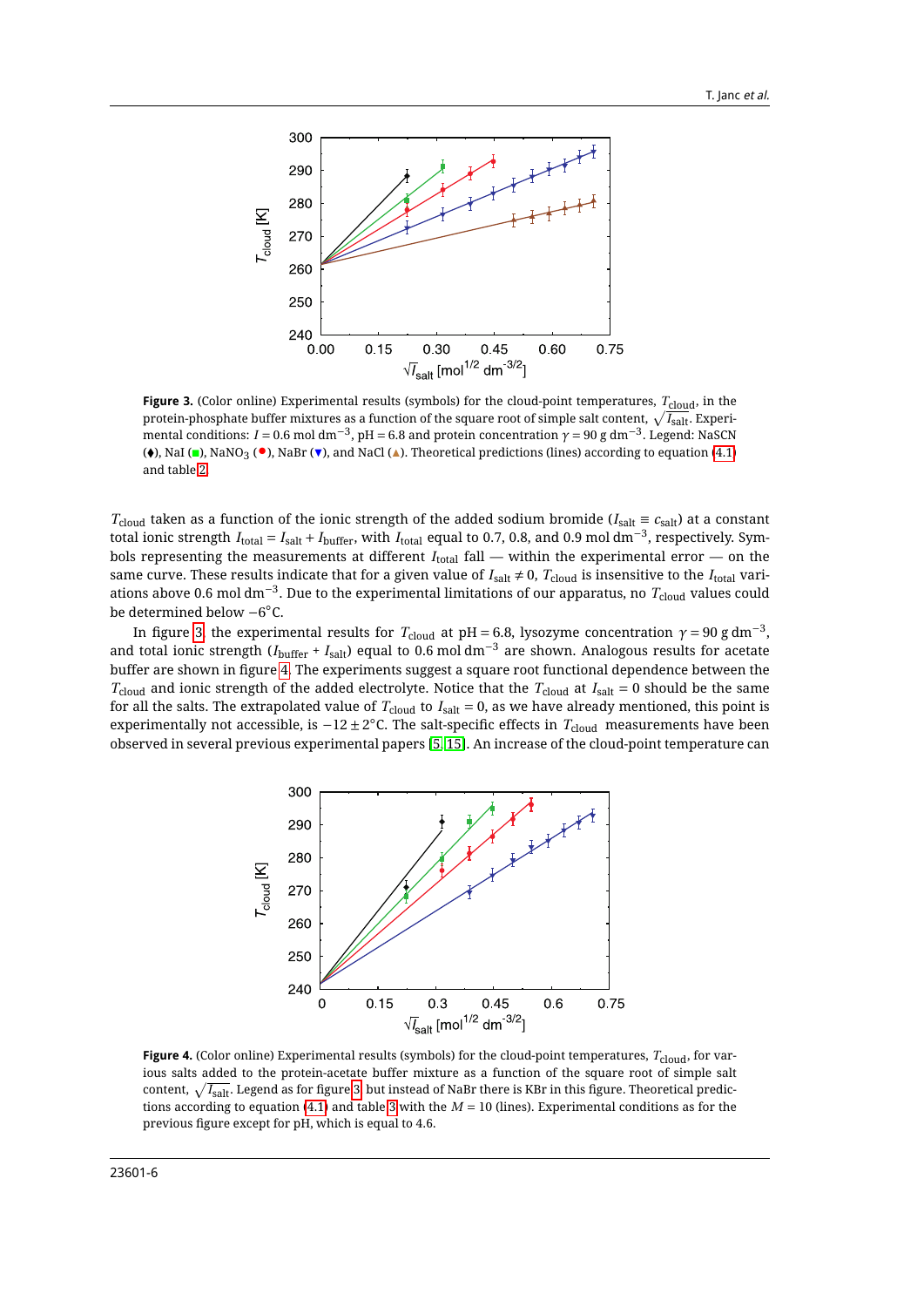be interpreted as a decrease of stability of the system. Considering that the total ionic strength is constant for all the samples studied in figure [3,](#page-5-0) this instability has been ascribed to the salt adsorption occurring at the protein surface [\[15\]](#page-9-5). Lysozyme solutions at  $pH = 6.8$  assume a positive net charge. That is why the effects of anions are strong.

In our model, the strength of the protein-protein attraction can only be regulated by the depth of the attractive square-well potential,  $\epsilon_{\text{W}}$ . In view of the new experimental results, shown in figure [3,](#page-5-0) we suggest this quantity to be correlated with the ionic strength of the added low-molecular-mass salt  $(I<sub>salt</sub>)$ as follows:

<span id="page-6-0"></span>
$$
\epsilon_{\rm W}(I_{\rm salt})/k_{\rm B} = a\,\sqrt{I}_{\rm salt} + b. \tag{4.1}
$$

The parameters of this equation, leading to a good agreement with experimental data for solutions in phosphate buffer, are given in table [2.](#page-6-1) As we see, the slope of equation [\(4.1\)](#page-6-0) (parameter *a*) varies from salt to salt.

<span id="page-6-1"></span>**Table 2.** Parameters *a* and *b* defining equation [\(4.1\)](#page-6-0) — phosphate buffer (pH = 6.8), protein concentration  $\gamma = 90 \text{ g dm}^{-3}$ .

|                   | a [K dm <sup>3/2</sup> mol <sup>-</sup><br>$-1/2$ <sub>1</sub> | b [K] |
|-------------------|----------------------------------------------------------------|-------|
| <b>NaSCN</b>      | 1055                                                           |       |
| NaI               | 807                                                            |       |
| NaNO <sub>3</sub> | 625                                                            | 2293  |
| NaBr              | 426                                                            |       |
| NaCl              | 235                                                            |       |

The parameters leading to a good agreement with experimental data for acetate buffer, are given in table [3.](#page-6-2) The extrapolated value of  $T_{\text{cloud}}$  at  $I_{\text{salt}} = 0$  is in this case equal to  $-31 \pm 2^{\circ}$ C. It is of interest to correlate the slope in equation [\(4.1\)](#page-6-0), which depends solely on the potential well-depth, with the hydration free energy of the salt anion. These results are shown in figure [5](#page-7-0) for two different buffers — phosphate (lower curve) and acetate (upper curve). As we see, the two lines show the same trend. The ion dependent shift between the two lines seem to reflect the effects of the buffers present in systems. We see that, as found before for polyelectrolyte [\[58\]](#page-10-19) and lysozyme solutions [\[38,](#page-10-4) [59\]](#page-10-20), the strength of protein-protein interaction is roughly correlated with the free energy of counterion solvation ∆*G*hydr.

<span id="page-6-2"></span>**Table 3.** Parameters *a* and *b* defining equation [\(4.1\)](#page-6-0) — acetate buffer (pH = 4.6), protein concentration  $\gamma = 90 \text{ g dm}^{-3}$ .

|                   | a [K dm <sup>3/2</sup> mol <sup>-1/2</sup> ] | $b$ [K] |
|-------------------|----------------------------------------------|---------|
| <b>NaSCN</b>      | 1293                                         |         |
| NaI               | 1065                                         | 2120    |
| NaNO <sub>3</sub> | 886                                          |         |
| KRr               | 646                                          |         |

#### **4.2. From** *T***cloud to** *B***<sup>2</sup> and liquid-liquid phase-diagram**

We can use experimental information collected in tables [\(2\)](#page-6-1) and [\(3\)](#page-6-2), to calculate  $\epsilon_W(I_{\text{salt}})$  from equation [\(4.1\)](#page-6-0) and then to predict full binodal curves under conditions (*I*salt, *I*total), where no such experiments have been done yet. These results are for NaBr and NaI in aqueous mixture of lysozyme shown in our next figure [6](#page-7-1) in phosphate buffer, pH = 6.8 and in acetate buffer, pH = 4.6 for KBr and NaI. Notice that total ionic strength ( $I_{\text{buffer}} + I_{\text{salt}}$ ) is constant and equal to 0.6 mol dm<sup>−3</sup>, while  $I_{\text{salt}} \equiv c_{\text{salt}}$  varies.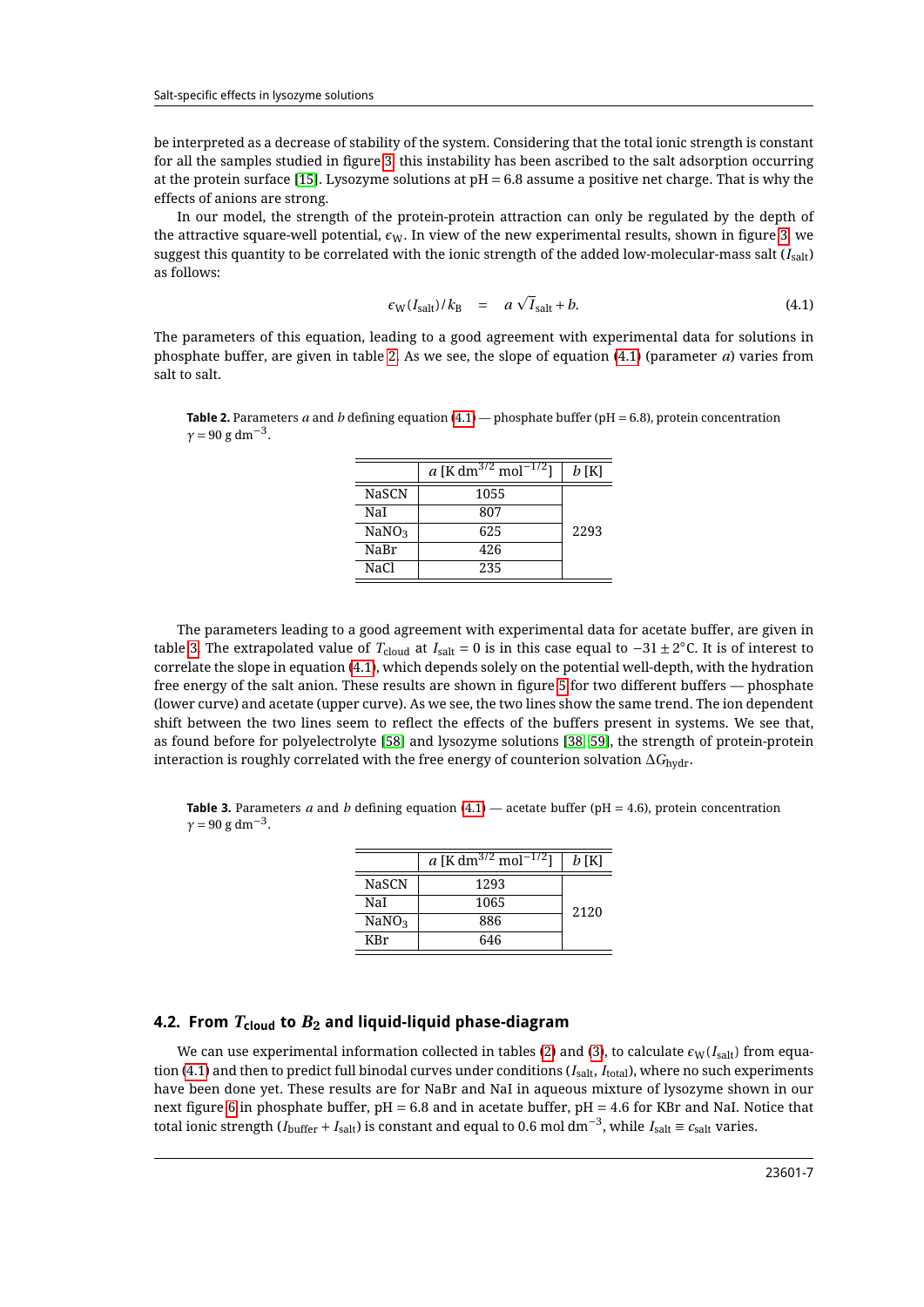<span id="page-7-0"></span>

**Figure 5.** Correlation of the slope *a* of equation [\(4.1\)](#page-6-0) with the hydration Gibbs free energies ∆*G*hydr [\[57\]](#page-10-21) of the corresponding anions. The lines are the best least-square fit through the data. The upper curve belongs to  $pH = 4.6$  and the lower one belongs to  $pH = 6.8$ .

It is important to stress that for proteins, the liquid-liquid boundary is located below the solid-liquid boundary, indicating the meta-stability of such systems [\[24,](#page-9-9) [27\]](#page-9-11). When the saturated protein solution is cooled, it may undergo liquid-liquid phase transition before it actually crystalizes. This discriminates proteins from most of low-molecular weight mixtures, where such meta-stabilities were not observed.

<span id="page-7-1"></span>

**Figure 6.** (Color online) Panels (a) and (b) phosphate buffer, panels (c) and (d) acetate buffer. Coexistence curve shifts toward higher temperatures, when *<sup>I</sup>*salt increases by the order 0.1, 0.2 and 0.3 mol dm−<sup>3</sup> , as indicated by an arrow. Phase diagram evolution was calculated through the Maxwell construction, using equations [\(3.11\)](#page-3-6), [\(3.12\)](#page-3-6) in conjunction with equation [\(4.1\)](#page-6-0) and associated tables [2](#page-6-1) and [3.](#page-6-2) Mass concentration of protein, *γ*, is related to *ρ* as  $γ = ρM<sub>2</sub>/N<sub>A</sub>$ , where  $N<sub>A</sub>$  is Avogadro's number.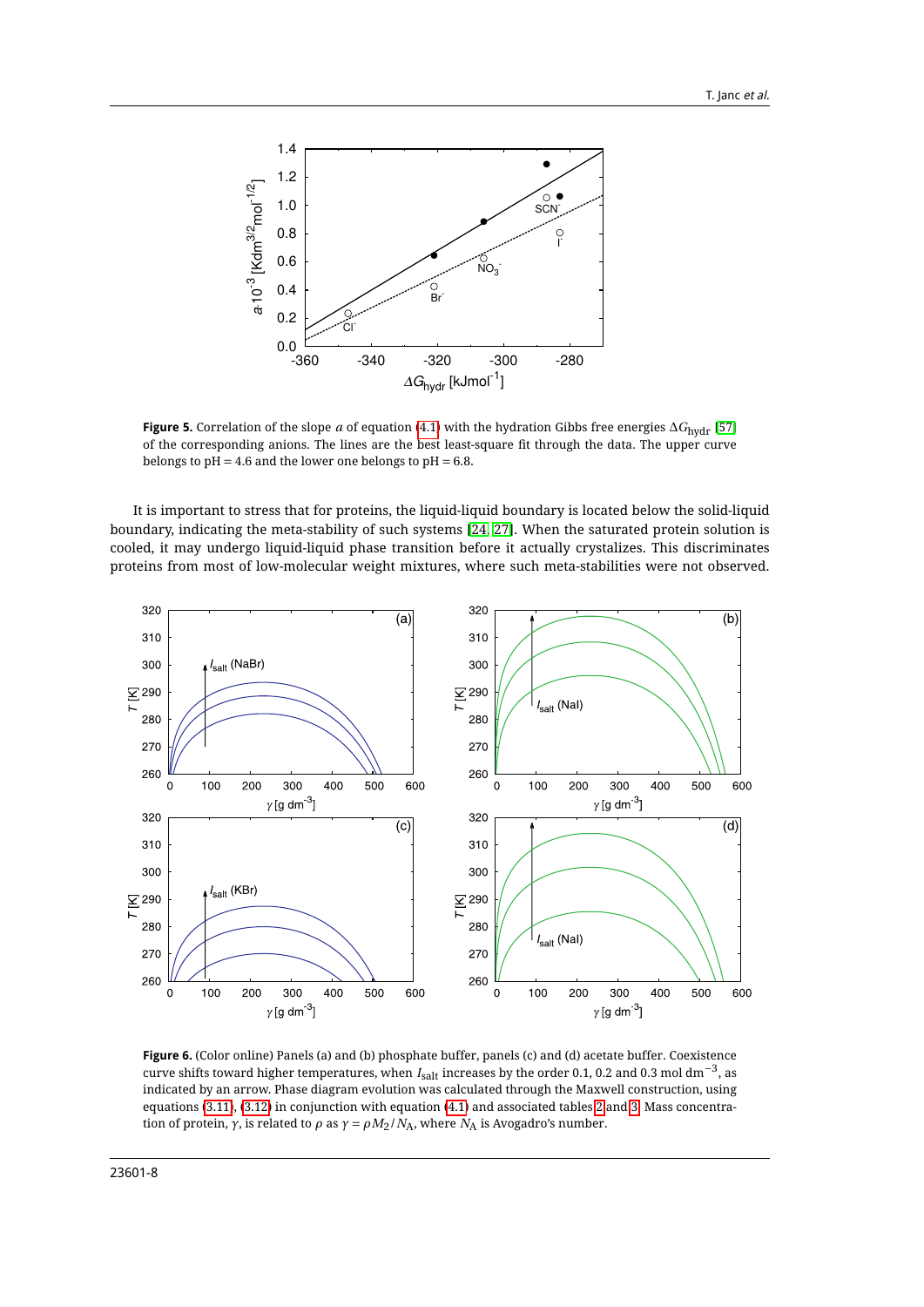The liquid-liquid coexistence curve can be determined experimentally [\[5,](#page-9-4) [18\]](#page-9-6).

Another quantity of interest is the second virial coefficient  $B_2$ , a critical parameter in controlling the protein aggregation. The latter process is of practical interest for pharmaceutical industry [\[40,](#page-10-1) [60\]](#page-10-22). Wilson and co-workers [\[61,](#page-10-23) [62\]](#page-10-24) discovered that in order to grow well-defined crystals, the second virial coefficient should be slightly negative. The salt-specific effects can be observed also in figure [7.](#page-8-0) For each of the two buffers (they determine the pH of solutions), the reduced second virial coefficient decreases with increasing *I*salt. The decrease is faster in case of the phosphate buffer (pH = 6.8), where the protein net charge is around +7 [\[63\]](#page-10-25). For a certain amount of the added low-molecular-mass salt, the stability of the solutions (as indicated by  $B_2^*$  values) decreases in the order: Cl<sup>−</sup> > Br<sup>−</sup> > I<sup>−</sup>. This is the so-called inverse Hofmeister series, which has been observed experimentally in several papers [\[5,](#page-9-4) [64\]](#page-10-26). Unfortunately, the experimental results for the exact conditions studied in figure [7](#page-8-0) are not available so far.

<span id="page-8-0"></span>

**Figure 7.** (Color online) The reduced second virial coefficient  $B_2^* = B_2/B_2^{(hs)}$  as calculated from equation [\(3.14\)](#page-4-0) in conjunction with equation [\(4.1\)](#page-6-0) at  $T = 300$  K. Parameters  $a$  and  $b$  are listed in tables [2](#page-6-1) and [3](#page-6-2) for respective buffers. Left-hand panel (a): phosphate buffer, pH = 6.8 (from the bottom to the top: NaI, NaNO3, NaBr, NaCl). Right-hand panel (b): acetate buffer, pH = 4.6 (from the bottom to the top: NaI, NaNO3, KBr).

### **5. Concluding remarks**

We present new measurements of the cloud-point temperature,  $T_{cloud}$ , for various lysozyme-buffersalt mixtures. The salts mixed with the protein were NaSCN, NaI, NaNO<sub>3</sub>, NaBr, and NaCl in phosphate buffer (pH = 6.8) and NaSCN, NaI, NaNO<sub>3</sub>, and KBr in acetate buffer (pH = 4.6). Our measurements, in agreement with some previous studies, suggest strong salt-specific effects. The T<sub>cloud</sub> values, after a certain amount of buffer is added, do not depend any more on the total ionic strength of the present electrolyte (*I*buffer + *I*salt) but rather on its composition; i.e., on *I*salt content. The cloud-point temperature values can be modelled as a function of the square root of *I*salt; cf. equation [\(4.1\)](#page-6-0). From the measurements we extracted an information on the protein-protein interaction under conditions where *I*salt varies. Using this information, we predicted the relevant liquid-liquid phase diagrams and reduced second virial coefficients. The critical temperature of the phase diagram increases with an increasing salt content, but for iodide salts, the effect is much stronger than for bromide salts. This holds true for both buffers studied here. The results for reduced second virial coefficients,  $B_2^\ast$ , are consistent with these observations: the addition of iodide salt destabilizes the protein solutions more than the addition of bromide salt. We believe that the reason lies in a relatively high (comparing to Cl<sup>−</sup> or Br<sup>−</sup> ions) hydration free energy of I<sup>−</sup> ion, which is prone to release some hydration water upon binding to the protein charges. This assumption is supported by figure [5,](#page-7-0) where the correlation between the strength of the protein-protein interaction and the free energy of solvation of various counterions is shown.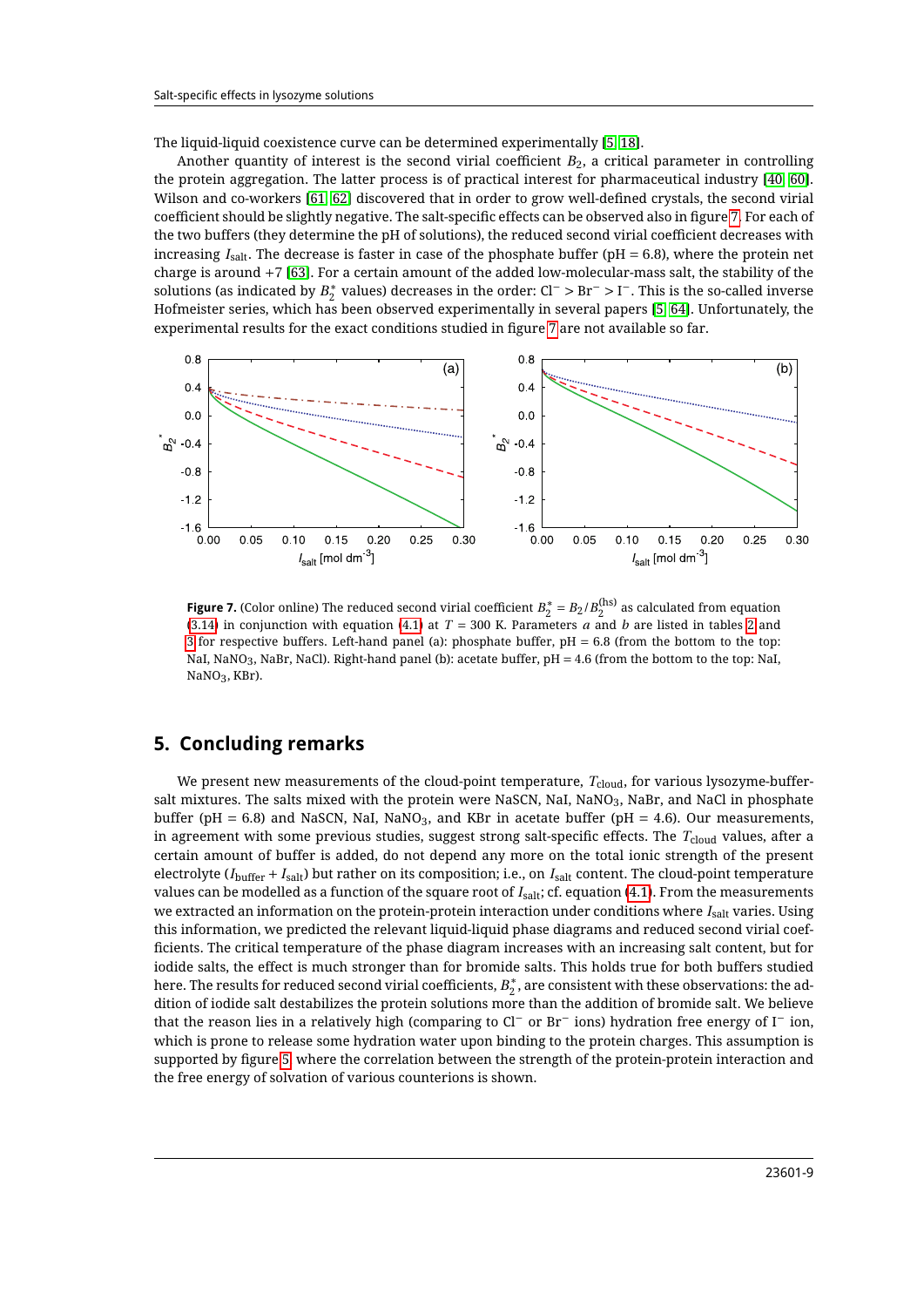### **Acknowledgements**

This study was supported by the Slovenian Research Agency fund through the Program 0103–0201 and by NIH research grant GM063592. Miha Kastelic and Tadeja Janc were supported by the ARRS Grants for Young researchers.

### <span id="page-9-0"></span>**References**

- <span id="page-9-1"></span>1. Collins K.D., Biophys. J., 1997, **72**, No. 1, 65; doi[:10.1016/S0006-3495\(97\)78647-8.](http://dx.doi.org/10.1016/S0006-3495(97)78647-8)
- 2. Tavares F.W., Bratko D., Prausnitz J.M., Curr. Opin. Colloid Interface Sci., 2004, **9**, No. 1–2, 81; doi[:10.1016/j.cocis.2004.05.008.](http://dx.doi.org/10.1016/j.cocis.2004.05.008)
- 3. Finet S., Skouri-Panet F., Casselyn M., Bonneté F., Tardieu A., Curr. Opin. Colloid Interface Sci., 2004, **9**, No. 1–2, 112; doi[:10.1016/j.cocis.2004.05.014.](http://dx.doi.org/10.1016/j.cocis.2004.05.014)
- 4. Zhang Y., Cremer P.S., Curr. Opin. Chem. Biol., 2006, **10**, No. 6, 658; doi[:10.1016/j.cbpa.2006.09.020.](http://dx.doi.org/10.1016/j.cbpa.2006.09.020)
- <span id="page-9-4"></span>5. Zhang Y., Cremer P.S., Proc. Natl. Acad. Sci. U.S.A., 2009, **106**, No. 36, 15249; doi[:10.1073/pnas.0907616106.](http://dx.doi.org/10.1073/pnas.0907616106)
- 6. Kunz W., Neueder R., Specific Ion Effects, World Scientific, Singapore, 2009.
- 7. Kunz W., Curr. Opin. Colloid Interface Sci., 2010, **15**, No. 1–2, 34; doi[:10.1016/j.cocis.2009.11.008.](http://dx.doi.org/10.1016/j.cocis.2009.11.008)
- 8. Ninham B.W., Lo Nostro P., Molecular Forces and Self Assembly: In Colloid, Nano Sciences and Biology, Cambridge University Press, Cambridge, 2010.
- 9. Parsons D.F., Boström M., Lo Nostro P., Ninham B.W., Phys. Chem. Chem. Phys., 2011, **13**, No. 27, 12352; doi[:10.1039/C1CP20538B.](http://dx.doi.org/10.1039/C1CP20538B)
- 10. Lo Nostro P., Ninham B.W., Chem. Rev., 2012, **112**, No. 4, 2286; doi[:10.1021/cr200271j.](http://dx.doi.org/10.1021/cr200271j)
- 11. Medda L., Carucci C., Parsons D.F., Ninham B.W., Monduzzi M., Salis A., Langmuir, 2013, **29**, No. 49, 15350; doi[:10.1021/la404249n.](http://dx.doi.org/10.1021/la404249n)
- <span id="page-9-2"></span>12. Jungwirth P., Cremer P.S., Nat. Chem., 2014, **6**, No. 4, 261; doi[:10.1038/nchem.1899.](http://dx.doi.org/10.1038/nchem.1899)
- <span id="page-9-3"></span>13. Thomson J.A., Schurtenberger P., Thurston G.M., Benedek G.B., Proc. Natl. Acad. Sci. U.S.A., 1987, **84**, No. 20, 7079; doi[:10.1073/pnas.84.20.7079.](http://dx.doi.org/10.1073/pnas.84.20.7079)
- 14. Ries-Kautt M.M., Ducruix A.F., J. Biol. Chem., 1989, **264**, No. 2, 745.
- <span id="page-9-5"></span>15. Taratuta V.G., Holschbach A., Thurston G.M., Blankschtein D., Benedek G.B., J. Phys. Chem., 1990, **94**, No. 5, 2140; doi[:10.1021/j100368a074.](http://dx.doi.org/10.1021/j100368a074)
- 16. Guilloteau J.P., Ries-Kautt M.M., Ducruix A.F., J. Cryst. Growth, 1992, **122**, No. 1–4, 223; doi[:10.1016/0022-0248\(92\)90249-I.](http://dx.doi.org/10.1016/0022-0248(92)90249-I)
- 17. Coen C.J., Blanch H.W., Prausnitz J.M., AlChE J., 1995, **41**, No. 4, 996; doi[:10.1002/aic.690410430.](http://dx.doi.org/10.1002/aic.690410430)
- <span id="page-9-6"></span>18. Broide M.L., Tominc T.M., Saxowsky M.D., Phys. Rev. E, 1996, **53**, No. 6, 6325; doi[:10.1103/PhysRevE.53.6325.](http://dx.doi.org/10.1103/PhysRevE.53.6325)
- <span id="page-9-10"></span>19. Rosenbaum D.F., Zukoski C.F., J. Cryst. Growth, 1996, **169**, No. 4, 752; doi[:10.1016/S0022-0248\(96\)00455-1.](http://dx.doi.org/10.1016/S0022-0248(96)00455-1)
- <span id="page-9-8"></span>20. Lomakin A., Asherie N., Benedek G.B., Proc. Natl. Acad. Sci. U.S.A., 1999, **96**, No. 17, 9465; doi[:10.1073/pnas.96.17.9465.](http://dx.doi.org/10.1073/pnas.96.17.9465)
- 21. Rosenbaum D.F., Kulkarni A., Ramakrishnan S., Zukoski C.F., J. Chem. Phys., 1999, **111**, No. 21, 2114; doi[:10.1063/1.480328.](http://dx.doi.org/10.1063/1.480328)
- <span id="page-9-7"></span>22. Grigsby J.J., Blanch H.W., Prausnitz J.M., Biophys. Chem., 2001, **91**, No. 3, 231; doi[:10.1016/S0301-4622\(01\)00173-9.](http://dx.doi.org/10.1016/S0301-4622(01)00173-9)
- 23. Curtis R.A., Montaser A., Prausnitz J.M., Blanch H.W., Biotechnol. Bioeng., 1998, **57**, No. 1, 11; doi[:10.1002/\(SICI\)1097-0290\(19980520\)58:4<451::AID-BIT13>3.0.CO;2-E.](http://dx.doi.org/10.1002/(SICI)1097-0290(19980520)58:4%3C451::AID-BIT13%3E3.0.CO;2-E)
- <span id="page-9-9"></span>24. Sear R., J. Chem. Phys., 1999, **111**, No. 10, 4800; doi[:10.1063/1.479243.](http://dx.doi.org/10.1063/1.479243)
- 25. Moon Y.U., Anderson C.O., Blanch H.W., Prausnitz J.M., Fluid Phase Equilib., 2000, **168**, No. 2, 229; doi[:10.1016/S0378-3812\(99\)00337-4.](http://dx.doi.org/10.1016/S0378-3812(99)00337-4)
- 26. Curtis R.A., Urlich J., Montaser A., Prausnitz J.M., Blanch H.W., Biotechnol. Bioeng., 2002, **79**, No. 4, 367; doi[:10.1002/bit.10342.](http://dx.doi.org/10.1002/bit.10342)
- <span id="page-9-11"></span>27. Tavares F.W., Bratko D., Blanch H.W., Prausnitz J.M., J. Phys. Chem. B, 2004, **108**, No. 26, 9228; doi[:10.1021/jp037809t.](http://dx.doi.org/10.1021/jp037809t)
- 28. Tavares F.W., Bratko D., Striolo A., Blanch H.W., Prausnitz J.M., J. Chem. Phys., 2004, **120**, No. 20, 9859; doi[:10.1063/1.1697387.](http://dx.doi.org/10.1063/1.1697387)
- 29. Tavares F.W., Prausnitz J.M., Colloid Polym. Sci., 2004, **282**, No. 6, 620; doi[:10.1007/s00396-003-0987-x.](http://dx.doi.org/10.1007/s00396-003-0987-x)
- 30. Boström M., Tavares F.W., Finet S., Skouri-Panet F., Tardieu A., Ninham B.W., Biophys. Chem., 2005, **117**, No. 3, 217; doi[:10.1016/j.bpc.2005.05.010.](http://dx.doi.org/10.1016/j.bpc.2005.05.010)
- 31. Zhang Y., Furyk S., Bergbreiter D.E., Cremer P.S., J. Am. Chem. Soc., 2005, **127**, No. 41, 14505; doi[:10.1021/ja0546424.](http://dx.doi.org/10.1021/ja0546424)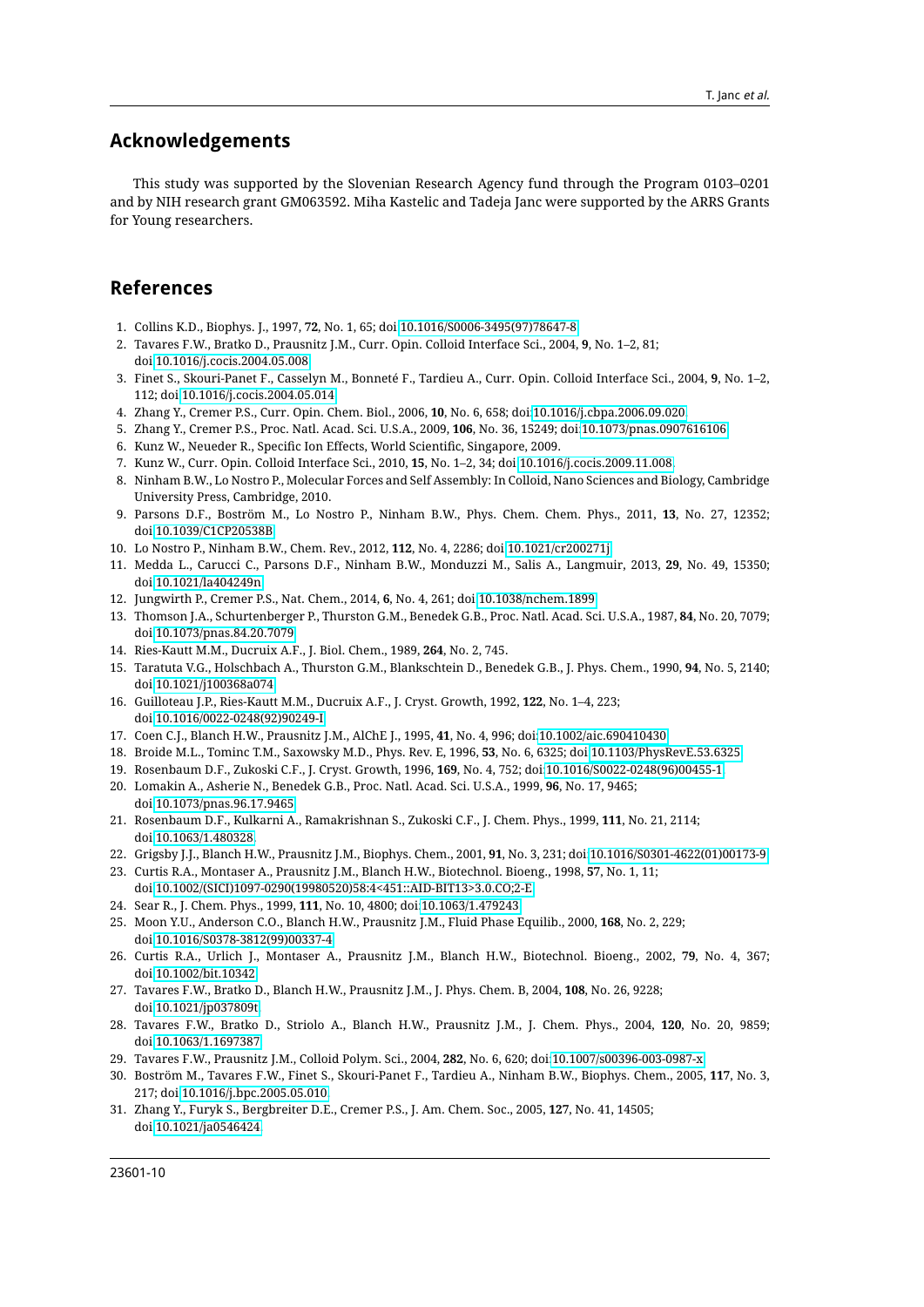- <span id="page-10-18"></span>32. Bianchi E., Largo J., Tartaglia P., Zaccarelli E., Sciortino F., Phys. Rev. Lett., 2006, **97**, No. 16, 168301; doi[:10.1103/PhysRevLett.97.168301.](http://dx.doi.org/10.1103/PhysRevLett.97.168301)
- 33. Lima E.R.A., Biscaia E.C., Bostrom M., Tavares F.W., Prausnitz J.M., J. Chem. Phys. C, 2007, **111**, No. 43, 16055; doi[:10.1021/jp074807q.](http://dx.doi.org/10.1021/jp074807q)
- 34. Annunziata O., Payne A., Wang Z., J. Am. Chem. Soc., 2008, **130**, No. 40, 13347; doi[:10.1021/ja804304e.](http://dx.doi.org/10.1021/ja804304e)
- 35. Mehta C.M., White E.T., Lister J.T., Biotechnol. Progr., 2011, **28**, No. 1, 163; doi[:10.1002/btpr.724.](http://dx.doi.org/10.1002/btpr.724)
- 36. Zhang L., Zhang J., Mol. Pharmaceutics, 2012, **9**, No. 9, 2582; doi[:10.1021/mp300183a.](http://dx.doi.org/10.1021/mp300183a)
- 37. Quang L.J., Sandler S.I., Lenhoff A.M., J. Chem. Theory Comput., 2014, **10**, No. 2, 835; doi[:10.1021/ct4006695.](http://dx.doi.org/10.1021/ct4006695)
- <span id="page-10-4"></span>38. Kastelic M., Kalyuzhnyi Y.V., Hribar-Lee B., Dill K.A., Vlachy V., Proc. Natl. Acad. Sci. U.S.A., 2015, **112**, No. 21, 6766; doi[:10.1073/pnas.1507303112.](http://dx.doi.org/10.1073/pnas.1507303112)
- <span id="page-10-0"></span>39. Gunton J.D., Shiryayev A., Pagan D.L., Protein Condensation: Kinetic Pathways to Crystallization and Disease, Cambridge University Press, Cambridge, 2007.
- <span id="page-10-1"></span>40. Frokjaer S., Otzen D.E., Nat. Rev. Drug Discovery, 2005, **4**, No. 4, 298; doi[:10.1038/nrd1695.](http://dx.doi.org/10.1038/nrd1695)
- <span id="page-10-2"></span>41. Chiti F., Dobson C.M., Ann. Rev. Biochem., 2006, **75**, 333; doi[:10.1146/annurev.biochem.75.101304.123901.](http://dx.doi.org/10.1146/annurev.biochem.75.101304.123901)
- <span id="page-10-3"></span>42. Ishimoto C., Tanaka T., Phys. Rev. Lett., 1977, **39**, No. 8, 474; doi[:10.1103/PhysRevLett.39.474.](http://dx.doi.org/10.1103/PhysRevLett.39.474)
- <span id="page-10-5"></span>43. Wertheim M.S., J. Stat. Phys., 1986, **42**, No. 3–4, 459; doi[:10.1007/BF01127721.](http://dx.doi.org/10.1007/BF01127721)
- <span id="page-10-6"></span>44. Wertheim M.S., J. Stat. Phys., 1986, **42**, No. 3–4, 477; doi[:10.1007/BF01127722.](http://dx.doi.org/10.1007/BF01127722)
- <span id="page-10-7"></span>45. Ten Wolde R.R., Frenkel D., Science, 1997, **277**, No. 5334, 1975; doi[:10.1126/science.277.5334.1975.](http://dx.doi.org/10.1126/science.277.5334.1975)
- 46. Lomakin A., Asherie N., Benedek G.B., J. Chem. Phys., 1996, **104**, No. 4, 1646; doi[:10.1063/1.470751.](http://dx.doi.org/10.1063/1.470751)
- <span id="page-10-8"></span>47. Rosch T.W., Errington J.R., J. Phys. Chem. B, 2007, **111**, No. 43, 12591; doi[:10.1021/jp075455q.](http://dx.doi.org/10.1021/jp075455q)
- <span id="page-10-9"></span>48. Broide M.L., Berland C.R., Pande J., Ogun O.O., Benedek G.B., Proc. Natl. Acad. Sci. U.S.A., 1991, **88**, No. 13, 5660; doi[:10.1073/pnas.88.13.5660.](http://dx.doi.org/10.1073/pnas.88.13.5660)
- <span id="page-10-10"></span>49. Muschol M., Rosenberger F., J. Chem. Phys., 1997, **107**, No. 6, 1953; doi[:10.1063/1.474547.](http://dx.doi.org/10.1063/1.474547)
- <span id="page-10-11"></span>50. Kalyuzhnyi Y.V., Vlachy V., Cummings P.T., Chem. Phys. Lett., 2007, **438**, No. 4–6, 238; doi[:10.1016/j.cplett.2007.03.028.](http://dx.doi.org/10.1016/j.cplett.2007.03.028)
- <span id="page-10-12"></span>51. Chapman W.G., Jackson G., Gubbins K., Mol. Phys., 1988, **65**, No. 5, 1057; doi[:10.1080/00268978800101601.](http://dx.doi.org/10.1080/00268978800101601)
- <span id="page-10-13"></span>52. Kolafa J., Nezbeda I., Mol. Phys., 1987, **61**, No. 1, 161; doi[:10.1080/00268978700101051.](http://dx.doi.org/10.1080/00268978700101051)
- <span id="page-10-14"></span>53. Bizjak A., Urbic T., Vlachy V., Dill K.A., J. Chem. Phys., 2009, **131**, No. 19, 194504; doi[:10.1063/1.3259970.](http://dx.doi.org/10.1063/1.3259970)
- <span id="page-10-15"></span>54. Wertheim M.S., J. Chem. Phys., 1986, **85**, No. 5, 2929; doi[:10.1063/1.451002.](http://dx.doi.org/10.1063/1.451002)
- <span id="page-10-16"></span>55. Hansen J.P., McDonald I.R., Theory of Simple Liquids, Elsevier, Amsterdam, 2006.
- <span id="page-10-17"></span>56. Mansoori G.A., Carnahan N.F., Starling K.E., Leland T.W., J. Chem. Phys., 1971, **54**, 1523; doi[:10.1063/1.1675048.](http://dx.doi.org/10.1063/1.1675048)
- <span id="page-10-21"></span>57. Marcus Y., Ion Properties, Marcel Dekker, New York, 1997.
- <span id="page-10-19"></span>58. Seručnik M., Bončina M., Lukšič M., Vlachy V., Phys. Chem. Chem. Phys., 2012, **14**, No. 19, 6805; doi[:10.1039/C2CP40571G.](http://dx.doi.org/10.1039/C2CP40571G)
- <span id="page-10-20"></span>59. Bončina M., Reščič J., Lah J., Vlachy V., J. Phys. Chem. B, 2010, **114**, No. 12, 4313; doi[:10.1021/jp9071845.](http://dx.doi.org/10.1021/jp9071845)
- <span id="page-10-22"></span>60. Valente J.J., Payne R.W., Manning M.C., Wilson W.W., Henry C.S., Current Pharm. Biotechnol., 2005, **6**, No. 6, 427; doi[:10.2174/138920105775159313.](http://dx.doi.org/10.2174/138920105775159313)
- <span id="page-10-23"></span>61. George A., Wilson W.W., Acta Crystallogr. D, 1994, **50**, No. 4, 361; doi[:10.1107/S0907444994001216.](http://dx.doi.org/10.1107/S0907444994001216)
- <span id="page-10-24"></span>62. George A., Chiang Y., Guo B., Arabshahi A., Cai Z., Wilson W.W., Methods Enzymol., 1997, **276**, 100; doi[:10.1016/S0076-6879\(97\)76052-X.](http://dx.doi.org/10.1016/S0076-6879(97)76052-X)
- <span id="page-10-25"></span>63. Kuehner D.E., Engmann J., Fergg F., Wernick M., Blanch H.W., Prausnitz J.M., J. Phys. Chem. B, 1999, **103**, No. 8, 1368; doi[:10.1021/jp983852i.](http://dx.doi.org/10.1021/jp983852i)
- <span id="page-10-26"></span>64. Bončina M., Reščič J., Vlachy V., Biophys. J., 2008, **95**, No. 3, 1285; doi[:10.1529/biophysj.108.128694.](http://dx.doi.org/10.1529/biophysj.108.128694)